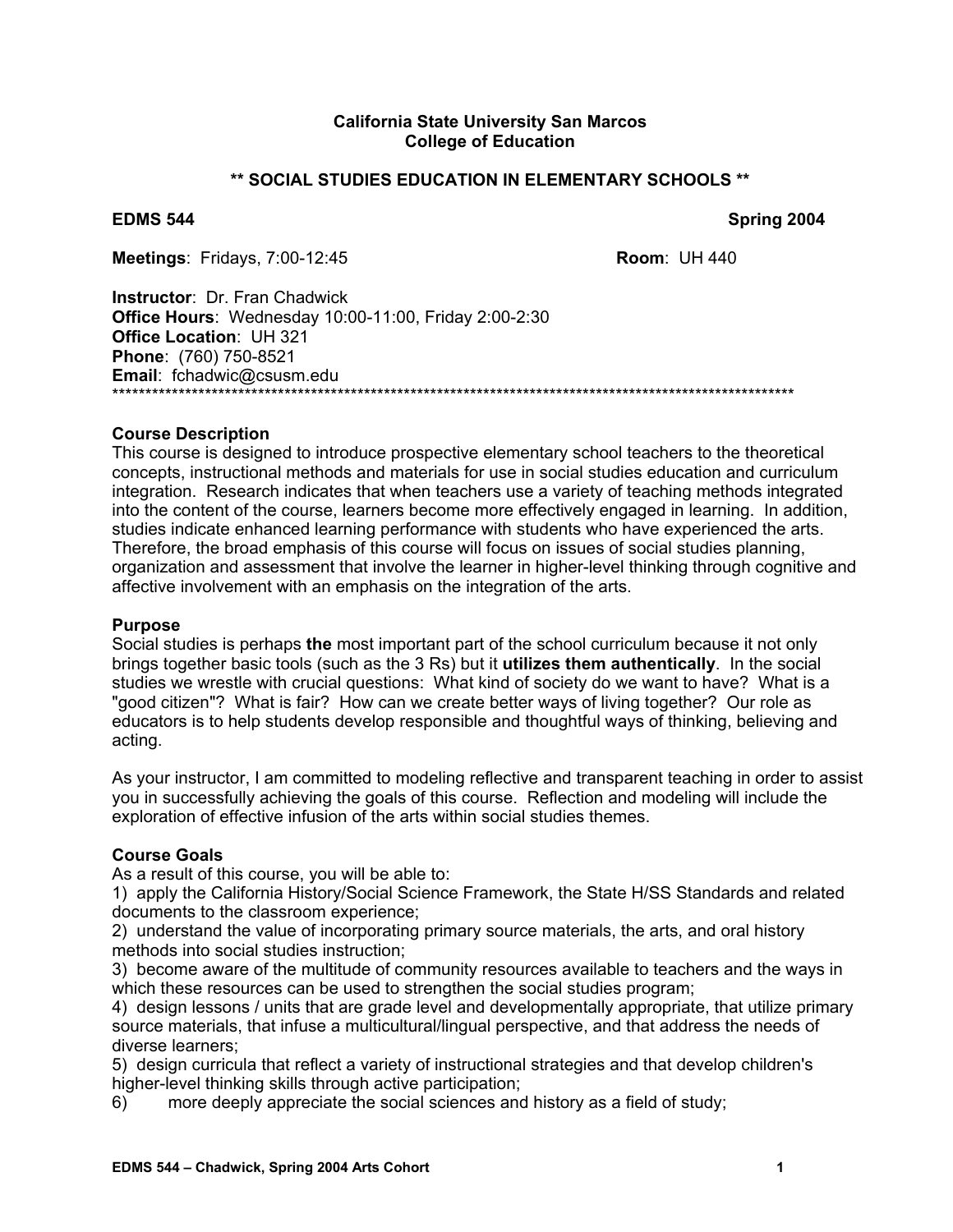7) investigate effective methods for arts-integration.

## **Required Texts**

- CSDE. (2000). History-Social Science Framework (for California Public Schools K-12). Sacramento, CA. (H/SS) www.cde.ca.gov/cilbranch/cfir/hsssbeup.pdf
- Turner, T. N. (1999). Essentials of Classroom Teaching: Elementary Social Studies. Boston: Allyn and Bacon. (T)

*Aditional readings from previously purchased, Successful Inclusive Teaching by Joyce Choate and handouts provided by the instructor will be required.* 

## **Recommended Texts**

San Diego County Office of Education (2001). Pages of the Past: K-6 Literature Aligned to H/SS Standards. (PP)

California State Department of Education (2003). California Visual and Performing Arts Standards Grades K-12.

## **Professionalism/Dispositions**

Because this course is part of an accredited program that leads to professional certification, students are expected to demonstrate behavior consistent with a professional career. Lack of professionalism in any of the following areas **will alter the final grade**:

1. Attend all class meetings. More than one absence will lower your grade in the following manner: the final grade will drop by one-third letter for every absence. The College of Education Attendance Policy (stated on page 7) will be followed. Serious illness or other emergencies will be evaluated on a case-by-case basis. If you will miss a class session*,* please notify the instructor in writing (email) as soon as possible.

2. Arrive on time just as you would at a school site. Late arrivals to and early departures from class are not acceptable, and will result in a drop in the final grade.

3. Interact professionally and collaborate responsibly with your colleagues and professor. Teacher education is a professional preparation program and students will be expected to adhere to standards of dependability, and academic honesty. Prepare carefully for class, be ready to discuss readings and assignments thoughtfully.

#### 4. Each written assignment is expected to have a clear organizational presentation and be free of grammar, punctuation and spelling errors.

5. Complete all assignments on time. Late assignments will receive a 20% reduction in points for each day late. Occasionally a student may be asked to revise an assignment. If so, the revised work must be submitted no later than one week after it was returned and may not be eligible for full credit. If you are absent when an assignment is due, you may submit the work via email (except for Physical Model) so that it is not counted late. Please request return receipt from your toolbar when submitting an assignment via email due to absence. Receipt of the assignment will be returned by the instructor.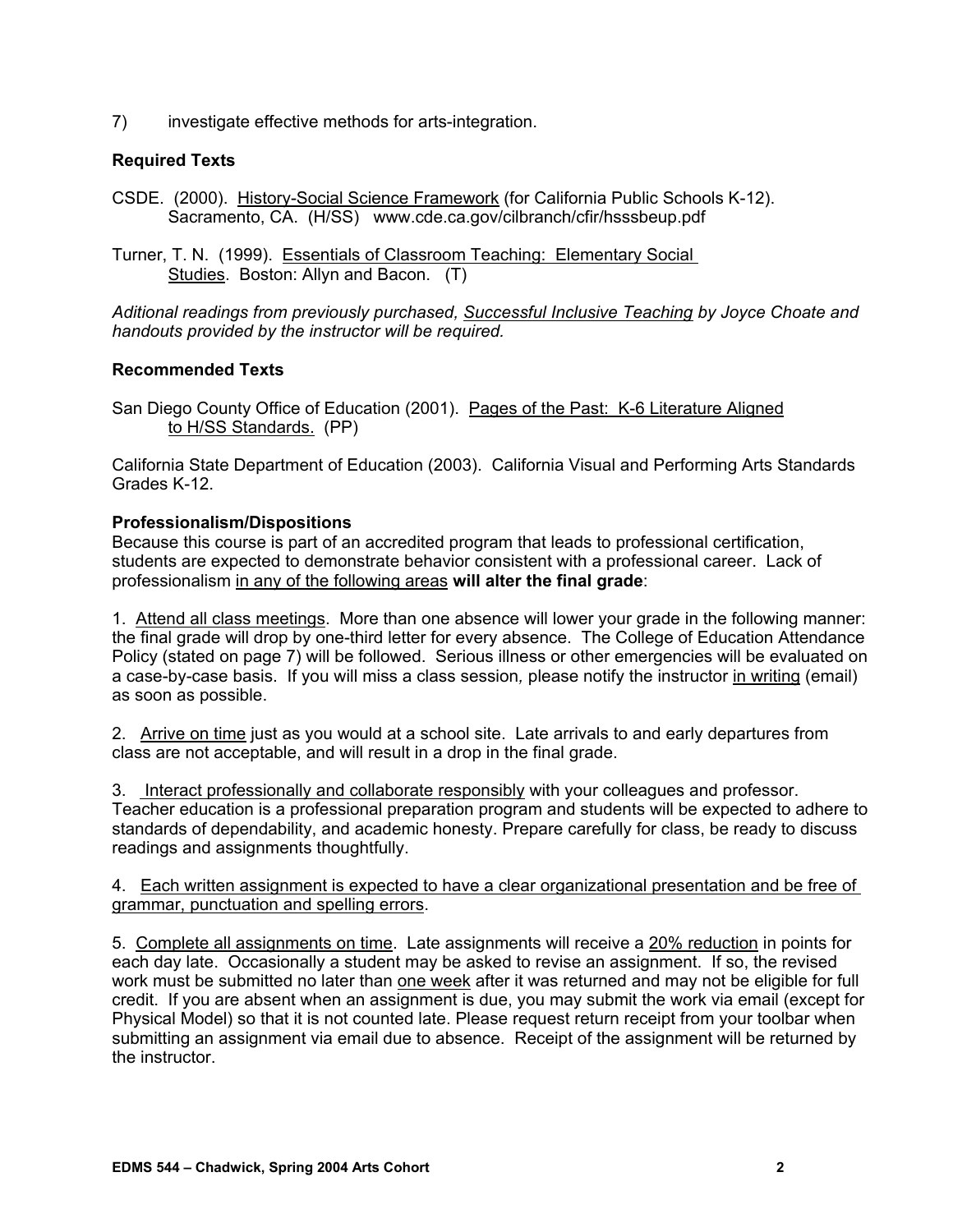## **California Commission on Teacher Credentialing**

## **Standards Alignment:**

The course objectives, assignment, and assessments have been aligned with the CTC standards for the Multiple Subjects Credential. Please be sure to incorporate artifacts from this class into your final comprehensive portfolio. The following standards are addressed in this class:

## Primary Standards

- 3: Relationships Between Theory and Practice
- 4: Pedagogical Thought and Reflective Practice
- 5: Equity, Diversity, and Access to the Core Curriculum
- 8: Pedagogical Preparation for Subject-Specific Content Instruction

#### Secondary Standards

- 6: Opportunities to Learn and Reflect on Teaching in all Subject Areas
- 7: Preparation to Teach Reading-Language Arts
- 9: Using Computer-Based Technology in the Classroom
- 10: Preparation for Learning to Create a Supportive, Healthy Environment for Student Learning
- 11: Preparation to Use Educational Ideas and Research
- 12: Professional Perspectives Toward Student Learning and the Teaching Profession
- 13: Preparation to Teach English Learners
- 14: Preparation to Teach Special Populations in General Education Classrooms

## **Teacher Performance Expectation (TPE) Competencies:**

This course is designed to help teachers seeking the Multiple Subjects Credential to develop the skills, knowledge, and attitudes necessary to assist schools and districts in implementing effective programs for all students. The successful candidate will be able to merge theory and practice in order to realize a comprehensive and extensive educational program for all students. The following TPEs are addressed in this course:

#### Primary Emphasis:

TPE 1a: Subject Specific pedagogical Skills for a MS Teaching Assignment

- TPE 2: Monitoring Student Learning During Instruction
- TPE 4: Making Content Accessible
- TPE 5: Student Engagement
- TPE 6: Developmentally Appropriate Teaching Practices
- TPE 6 a & b: Developmentally Appropriate Practices in Grades K-3 and 4-8
- TPE 9: Instructional Planning
- TPE 10: Instructional Time

## Secondary Emphasis:

TPE 3: Interpretations and Use of Assessments

- TPE 6d: Developmentally Appropriate Practices for Special Education
- TPE 7: Teaching English Learners
- TPE 8: Learning About Students
- TPE 11: Social Environment
- TPE 12: Professional, Legal, and Ethical Obligation
- TPE 13: Professional Growth
- TPE 14: Technology
- TPE 15: Issues of Social Justice and Equity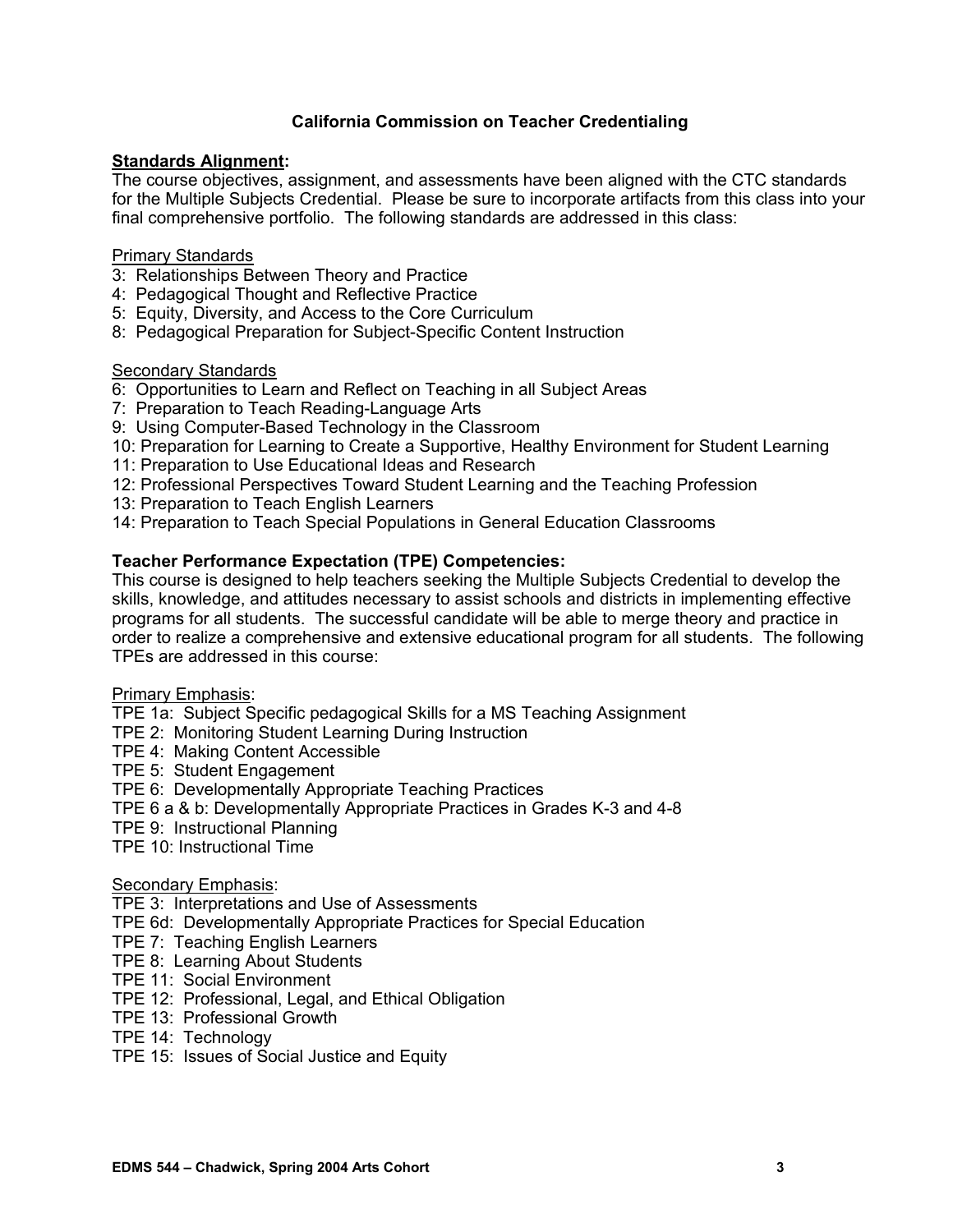#### **CLAD Competencies** supported by this course:

Part 3: Culture and Cultural Diversity

- I.A. Definitions of culture
- I.C. Intragroup differences
- I.D. Physical geography and its effects on culture
- II.A What teachers should learn about their students
- II.B. How teachers can learn about their students
- II.C. How teachers can use what they learn about their students (culturally responsive pedagogy)
- III.A. Concepts of cultural contact
- III.D. Strategies for conflict resolution
- IV.A. Historical perspectives
- IV.B. Demography
- IV.C. Migration and Immigration

The Standards, Teacher Performance Expectations and CLAD Competencies identified above are addressed in EDMS 544 through class discussions, activities, oral/visual presentations, and written assignments.

## **ASSIGNMENTS**

*Detailed instructions for some course assignments will also be handed out in class.* 

#### *Reading Response Journal 20%*

*(TPEs addressed through this assignment are: 1a, 2, 3, 4, 5, 6, 6a, 6b, 6d, 7, 8, 9, 10, 11, 12)* 

The assigned readings provide an important foundation for your increasing understanding of how to effectively teach social studies. To aid you in remembering the readings, and assist you with meaningful class participation, you are asked to respond to each reading assignment by coming to class with an entry in your reading response journal (Blue Book) summarizing key points from the assigned reading for that day. Response journals will be checked randomly and may be collected at the professor's discretion. Response journals may also be referenced by you to answer open-ended prompts about assigned readings. Please structure each page with:

- (1) reading identification (T:8, for example),
- (2) key points from the reading (you may include graphics),
- (3) a paragraph toward the bottom that connects the reading to your perspectives/ experience,
- (4) one question that the reading assignment prompts you to ask at this time.

 **Finding the** *Social Studies in You! A Physical Model Pass/Fail (TPEs addressed through this assignment are: 1a, 4, 6a, 6b, 7, 8, 11)* 

 Have you ever tried to explain who you are through six of the social studies disciplines? For this assignment you will reintroduce yourself to a group in our class by creating a physical model that illustrates aspects of you through each of the disciplines. You may use photographs, drawings, cutouts, objects, your imagination, etc. This activity models a way to engage your students, and will demonstrate your awareness of the disciplines. Aim to present for 4-5 minutes.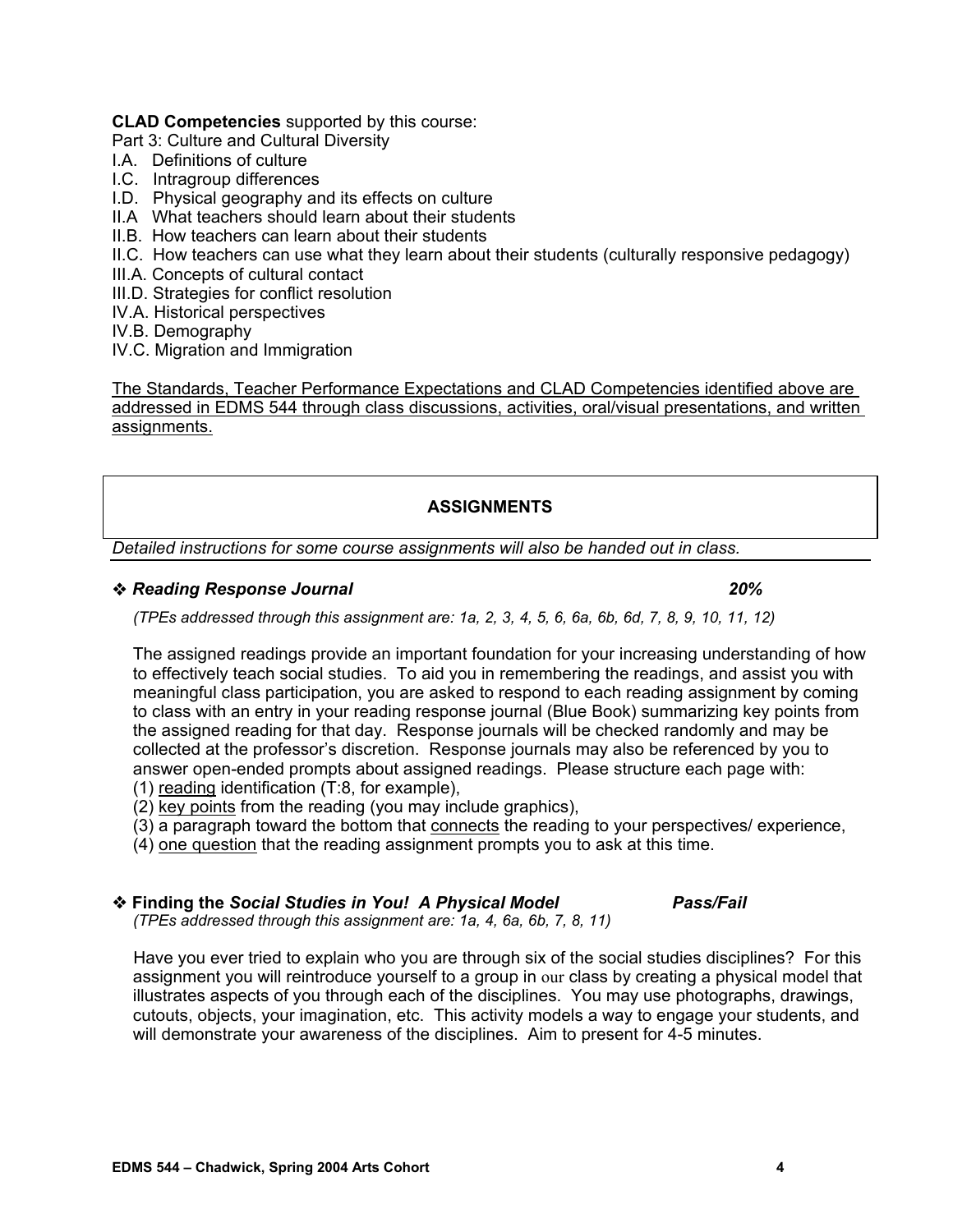# ◆ Legacy Project **Pass/Fail Account Account Account Account Account Account Account Account Account Account Account Account Account Account Account Account Account Account Account Account Account Account Account Account A**

This arts cohort will create a "legacy" to leave the university. You will have the opportunity to give creative input and explore possibilities within one of the four areas of the arts as related to the theme. Details to follow:

## **The following assignments will link together and create a well-developed social studies unit plan:**

## *Book Chat 20%*

*(TPEs supported through this activity are: 1a, 4, 5, 6a, 6b, 7, 9, 15)* 

A wealth of children's literature exists that strongly supports the state standards for teaching social studies. This assignment will serve as the introduction to your unit. You will select *one book* from *Pages of the Past* appropriate for the grade level unit you will be developing. You will be required to present your book and explain how it can be used to advance children's thinking about the key social studies concept within your unit. Your handout will include a lesson plan that incorporates your book. (more details to come)

## *Community Resource / Field Trip Project 30%*

*(TPEs supported through this assignment are: 1a, 2, 3, 4, 5, 6a, 6b, 7, 9, 10, 13)* 

In this assignment you will explore and share information about a field trip site in San Diego County. By designing a variety of pre, during, and post-trip teaching activities, you will be able to plan an educational (rather than purely recreational) field trip to enhance understandings within your unit (more details to come).

## *Oral History Project 20%*

*(TPEs supported through this assignment are: 1a, 2, 3,4, 5, 6a, 6b, 7, 8, 9, 10, 11)* 

Collecting oral histories is an exciting way to help children understand that "history" is found all around us and is being continually created. In this project, you will conduct an oral history interview about a topic that relates to your social studies unit, and describe an oral history project that addresses the essential questions of your unit.

To support your interview, you will bring to class on the designated day a primary source object (artifact, document, photographs, etc.) of significance to the person/topic of the interview. We will then create a "classroom museum".

## *Mock Interview Assignment 10%*

*(TPEs supported through this assignment are: 1a, 4, 5, 6a, 6b, 9, 13)* 

Imagine you are at a job interview and were just asked: "How will you teach social studies in your classroom?" Knowing how to teach and structure learning in social studies, and then being able to express your understanding, can be two different abilities. In order to help you eloquently articulate the knowledge you have gained through this course, as well as enhance your educational philosophy, you will participate in a mock interview. Be prepared to describe at least five (5) of the most important concepts or ideas you have learned in EDMS 544. It is suggested that you have quotes from the reading to support your responses.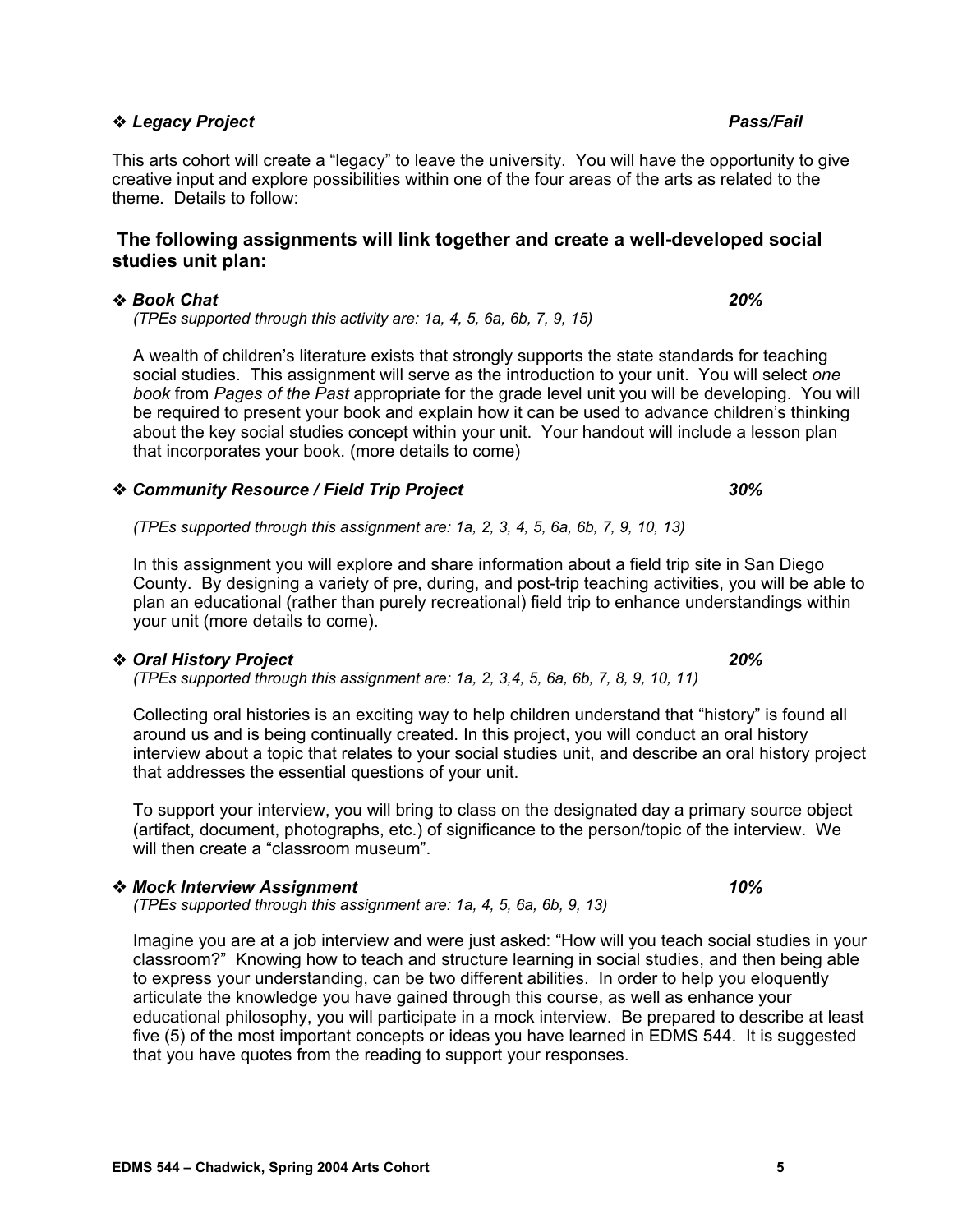## **Graded Assignments & Participation Percentage**

| Reading Response Journal    | 20%        |
|-----------------------------|------------|
| Self Model                  | P/F        |
| <b>Book Chat</b>            | <b>20%</b> |
| <b>Community Field Trip</b> | 30%        |
| <b>Oral History Project</b> | <b>20%</b> |
| Mock Interview              | 10%        |
|                             |            |

## TOTAL: 100%

## **Grading Rubric:**

## **"A" Students**

1. Demonstrate serious commitment to their learning, making full use of the learning opportunities available and searching out the implications of their learning for future use.

2. Complete all assignments thoroughly and thoughtfully, receiving 3.5-4.0 averages on all assignments.

3. Make insightful connections between all assignments and their developing overall understanding of social studies concepts; they continually question and examine assumptions in a genuine spirit of inquiry.

4. Students show a high level of achievement of course goals.

## **"B" Students**

1. Simply comply with the course requirements and expectations.

2. Complete all assignments, usually thoroughly and thoughtfully, receiving 2.7 -3.4 average on all assignments.

3. Usually connect assignments to their developing overall understanding of social studies concepts; may be satisfied with accepting their learning as it is received without deeply examining assumptions or seeking a higher level of understanding of the implications.

4. Students show reasonable achievement of course goals.

## **"C" Students**

1. Demonstrate an inconsistent level of compliance to course requirements and expectations.

2. Complete all assignments with limited thoroughness and thoughtfulness, receiving 1.7-2.6 average on all assignments.

3. Make limited connections between assignments and their developing overall understanding of social studies concepts; may not be open to examining assumptions or implications and may actually dismiss the importance of the understanding of social studies concepts. 4. Attempt, but show limited progress in achieving course goals.

## **NOTES**

Students must meet the attendance requirements for the grade described. Attendance is a prerequisite for earning a particular grade. (refer to Professionalism/Dispositions)

Students falling in between grade levels will earn a "+" or "-",depending upon where they meet the criteria most fully.

You must maintain a B average (3.0 GPA) in your teacher education courses to receive a teaching credential from the State of California.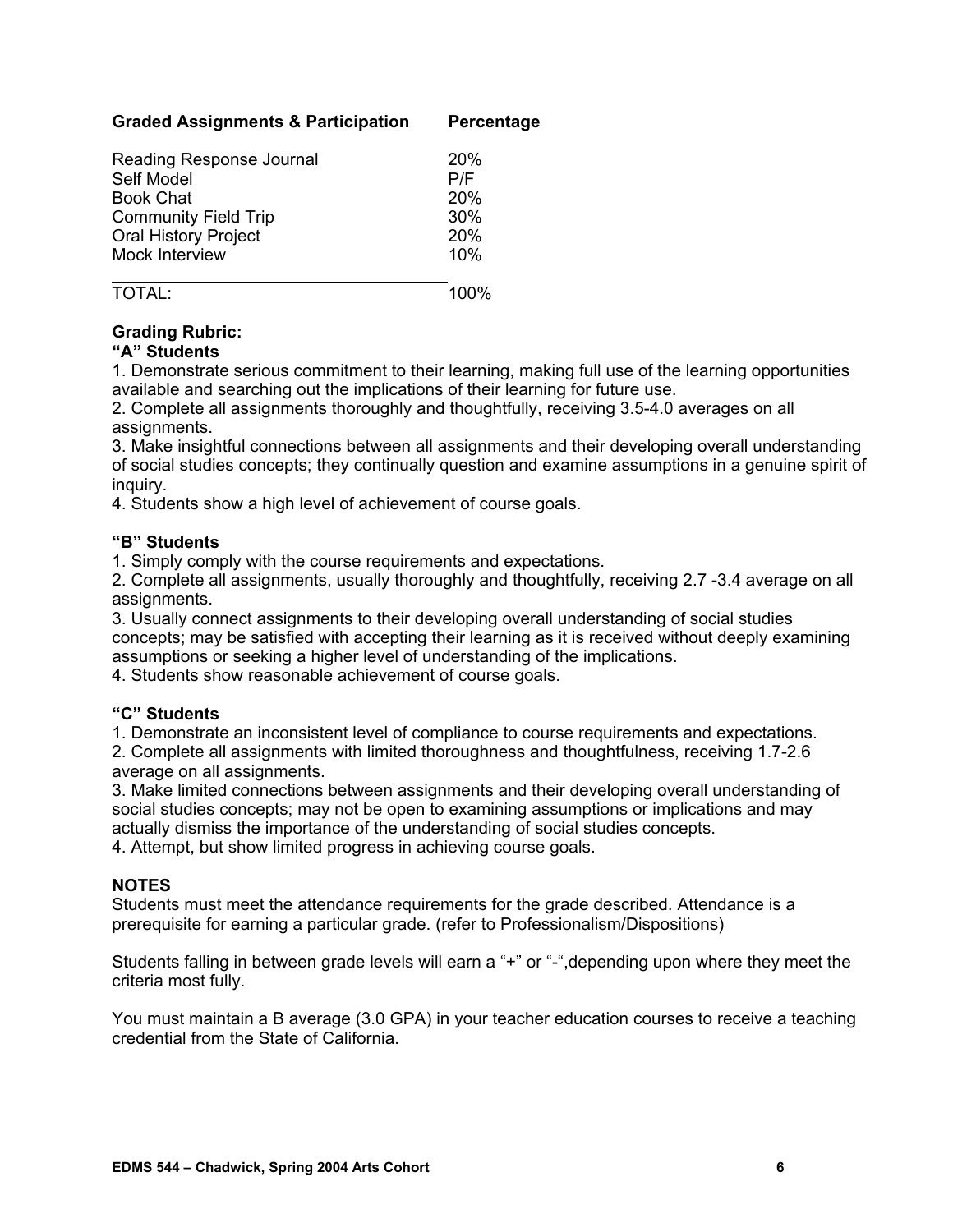## California State University San Marcos COLLEGE OF EDUCATION

## **Mission Statement**

The mission of the College of Education Community is to collaboratively transform public education by preparing thoughtful educators and advancing professional practices. We are committed to diversity, educational equity, and social justice, exemplified through reflective teaching, life-long learning, innovative research, and ongoing service. Our practices demonstrate a commitment to student centered education, diversity, collaboration, professionalism, and shared governance. *(adopted by COE Governance Community October, 1997)*

## **Attendance Policy**

Due to the dynamic and interactive nature of courses in the College of Education, all students are expected to attend all classes and participate actively. At a minimum, students must attend more than 80% of class time, or s/he **may not receive a passing grade** for the course at the discretion of the instructor. Individual instructors may adopt more stringent attendance requirements. Should the student have extenuating circumstances, s/he should contact the instructor as soon as possible. *(Approved: 12/19/97)*

## **CLAD Infusion**

In 1992, the College of Education voted to infuse Cross-cultural, Language and Academic Development (CLAD) competencies across the curriculum. The CLAD competencies are attached to the syllabus and the competencies covered in this course are highlighted.

## **Disabled Student Services Office**

Students with disabilities requiring reasonable accommodations must be approved for services through the Disabled Student Services Office (DSS) in Craven Hall 5205 at (760) 750-4905 or TTY (760) 750-4909. Eligible students may contact John Segoria during his office hours or in a more private setting in order to ensure confidentiality.

#### **Statement on Plagiarism**

Any evidence of cheating or plagiarism (defined as presenting the words or ideas of others as your own) will result in a failing grade for that assignment and a letter regarding the incident to be placed in your file in the Dean of Student's Office. Please read "Academic Honesty" in Academic Regulations and CSUSM Policies (found in your catalog or student handbook) and see me if you have any more questions about what constitutes plagiarism or cheating. Note that on written assignments exact quotes must be placed in quotation marks. All quoted and paraphrased work must be cited in the text.